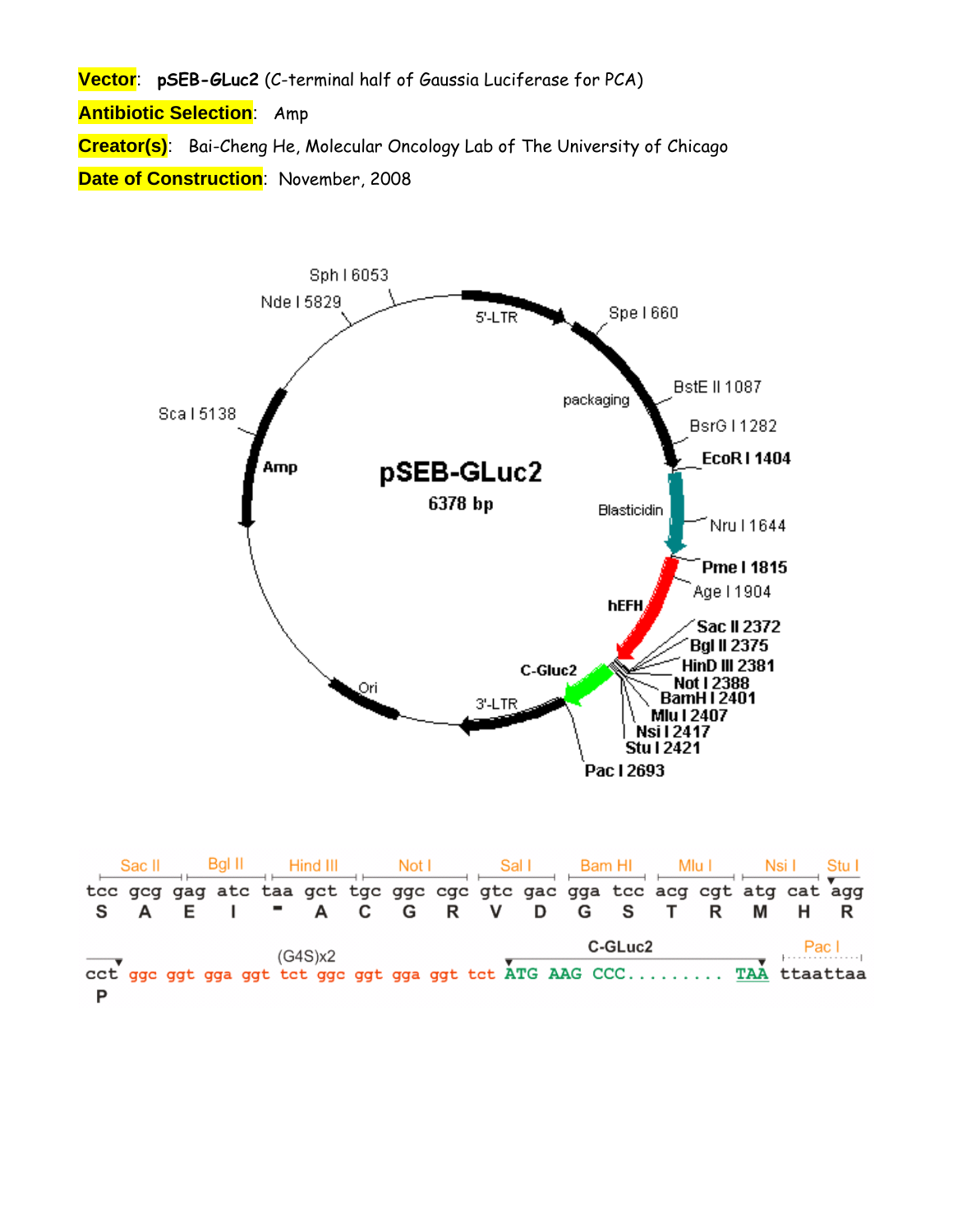## **pSEB-GLuc2 (C-terminal half of Gaussia Luciferase) Full-Length Sequence**

TGAAAGACCC CACCTGTAGG TTTGGCAAGC TAGCTTAAGT AACGCCATTT TGCAAGGCATGGAAAATACATAACTGAGAA TAGAGAAGTT AGATCAAGG TTAGGAACAGAGAGACAGCAGAATATGGGCCAAACAGGATATCTGTGGTAAGCAGTTCCTCCCCGGCTCAGGGCCAAGAACAGATGGTCCCCAGATGCGGTCCCGC CCTCAGCAGTTTCTAGAGAACCATCAGATGTTTCCAGGGTGCCCCAAGGACCTGAAATGACCCTGTGCCTTATTTGAACTAACCAATCAGTTCGCTTCTCGCTTCT GTTCGCGCGCTTCTGCTCCCCGAGCTCAATAAAAGAGCCCACAACCCCTCACTCGGCGCGCCAGTCCTCCGATAGACTGCGTCGCCCGGGTACCCGTATTCCCAAT AAAGCCTCTTG CTGTTTGCAT CCGAATCGTG GACTCGCTGA TCCTTGGGAG GGTCTCCTCAGATTGATTGACTGCCCACCTCGGGGGTCTTTCATTTGGAG GTTCCACCGA GATTTGGAGACCCCTGCCCA GGGACCACCGACCCCCCCGC CGGGAGGTAA GCTGGCCAGC GGTCGTTTCGTGTCTGTCTC TGTCTTTGTG CGTGTTTGTGCCGGCATCTAATGTTTGCGCCTGCGTCTGTACTAGTTAGCTAACTAGCTCTGTATCTGGCGGACCCGTGGTGGAACTGACGAGTTCTGAACACCCG GCCG CAACCCTGGG AGACGTCCCAGGGACTTTGGGGGCCGTTTTTGTGGCCCGACCTGAGGAAGGGAGTCGATGTGGAATCCGACCCCGTCAGGATATGTGGTT CTGGTAGGAGACGAGAACCT AAAACAGTTC CCGCCTCCGT CTGAATTTTTGCTTTCGGTT TGGAACCGAAGCCGCGCGTC TTGTCTGCTG CAGCGCTGCA GCATCGTTCT GTGTTGTCTC TGTCTGACTGTGTTTCTGTA TTTGTCTGAA AATTAGGGCC AGACTGTTAC CACTCCCTTAAGTTTGACCTTAGGTCACTG GAAAGATGTCGAGCGGATCG CTCACAACCA GTCGGTAGAT GTCAAGAAGAGACGTTGGGT TACCTTCTGC TCTGCAGAAT GGCCAACCTTTAACGTCGGA TGGCCGCGAGACGGCACCTT TAACCGAGAC CTCATCACCC AGGTTAAGAT CAAGGTCTTT TCACCTGGCCCGCATGGACA CCCAGACCAGGTCCCCTACA TCGTGACCTG GGAAGCCTTG GCTTTTGACCCCCCTCCCTG GGTCAAGCCCTTTGTACACC CTAAGCCTCC GCCTCCTCTT CCTCCATCCGCCCCGTCTCT CCCCCTTGAACCTCCTCGTTCGACCCCGCCTCGATCCTCCCTTTATCCAGCCCTCACTCCTTCTCTAGGCGCCG**GAATTC**ACCATGGCCAAGCCTTTGTCTCAAGA AGAATCCACCCTCATTGAAAGAGCAACGGCTACAATCAACAGCATCCCCATCTCTGAAGACTACAGCGTCGCCAGCGCAGCTCTCTCTAGCGACGGCCGCATCTTC ACTGGTGTCAATGTATATCATTTTACTGGGGGACCTTGTGCAGAACTCGTGGTGCTGGGCACTGCTGCTGCTGCGGCAGCTGGCAACCTGACTTGTATCGTCGCGA TCGGAAATGAGAACAGGGGCATCTTGAGCCCCTGCGGACGGTGCCGACAGGTGCTTCTCGATCTGCATCCTGGGATCAAAGCCATAGTGAAGGACAGTGATGGACA GCCGACGGCAGTTGGGATTCGTGAATTGCTGCCCTCTGGTTATGTGTGGGAGGGCtaa**gtttaaacatgcag**CGCTCCGGTGCCCGTCAGTGGGCAGAGCGCACAT CGCCCACAGTCCCCGAGAAGTTGGGGGGAGGGGTCGGCAATTGAACCGGTGCCTAGAGAAGGTGGCGCGGGGTAAACTGGGAAAGTGATGTCGTGTACTGGCTCCG CCTTTTTCCCGAGGGTGGGGGAGAACCGTATATAAGTGCAGTAGTCGCCGTGAACGTTCTTTTTCGCAACGGGTTTGCCGCCAGAACACAGCTGAAGCTAGCTTCG AGGGGCTCGCATCTCTCCTTCACGCGCCCGCCGCCCTACCTGAGGCCGCCATCCACGCCGGTTGAGTCGCGTTCTGCCGCCTCCCGCCTGTGGTGCCTCCTGAACT GCGTCCGCCGTCTAGGTAAGTTTAAAGCTCAGGTCGAGACCGGGCCTTTGTCCGGCGCTCCCTTGGAGCCTACCTAGACTCAGCCGGCTCTCCACGCTTTGCCTGA CCCTGCTTGCTCAACTCTACGTCTTTGTTTCGTTTTCTGTTCTGCGCCGTTACAGATCCAAGCTGTGACCGGCGCCTAC **atcgat ccgcgg AGAtctaagctt gcgg ccg cgt cga cgg atc cA CGC GT atgcat AGGCCT** ggc ggt gga ggt tct ggc ggt gga ggt tct ggcgaggcgatcgtcgacattcctgagattcctgggttcaaggacttggagcccatggagcagttcatcgcacaggtcgatctgtgtgtggact gcacaactggctgcctcaaagggcttgccaacgtgcagtgttctgacctgctcaagaagtggctgccgcaacgctgtgcgacctttgccagcaa gatccagggccaggtggacaagatcaagggggccggtggtgac**taa** TTAATTAA **CGAT**AAAATAAAAGATTTTATTTAGTCTCCAGAAAAAGGGGGGAATGAAAGACCCCACCTGTAGGTTTGGCAAGCTAGCTTAAGTAACGCCATTTTGCAAGGCATG GAAAATACATAACTGAGAATAGAGAAGTTCAGATCAAGGTTAGGAACAGAGAGACAGCAGAATATGGGCCAAACAGGATATCTGTGGTAAGCAGTTCCTGCCCCGG CTCAGGGCCAAGAACAGATGGTCCCCAGATGCGGTCCCGCCCTCAGCAGTTTCTAGAGAACCATCAGATGTTTCCAGGGTGCCCCAAGGACCTGAAATGACCCTGT GCCTTATTTGAACTAACCAATCAGTTCGCTTCTCGCTTCTGTTCGCGCGCTTCTGCTCCCCGAGCTCAATAAAAGAGCCCACAACCCCTCACTCGGCGCGCCAGTC CTCCGATAGACTGCGTCGCCCGGGTACCCGTGTATCCAATAAACCCTCTTGCAGTTGCATCCGACTTGTGGTCTCGCTGTTCCTTGGGAGGGTCTCCTCTGAGTGA TTGACTACCCGTCAGCGGGGGTCTTTCATGGGTAACAGTTTCTTGAAGTTGGAGAACAACATTCTGAGGGTAGGAGTCGAATATTAAGTAATCCTGACTCAATTAG CCACTGTTTTGAATCCACATACTCCAATACTCCTGAAATAGTTCATTATGGACAGCGCAGAAGAGCTGGGGAGAATTAATTCGTAATCATGGTCATAGCTGTTTCC TGTGTGAAATTGTTATCCGCTCACAATTCCACACAACATACGAGCCGGAAGCATAAAGTGTAAAGCCTGGGGTGCCTAATGAGTGAGCTAACTCACATTAATTGCG TTGCGCTCACTGCCCGCTTTCCAGTCGGGAAACCTGTCGTGCCAGCTGCATTAATGAATCGGCCAACGCGCGGGGAGAGGCGGTTTGCGTATTGGGCG CTCTTCCGCT TCCTCGCTCA CTGACTCGCTGCGCTCGGTC GTTCGGCTGCGGCGAGCGGTATCAGCTCACTCAAAGGCGGTAATACGGTTATCCACAGAA TCAGGGGATAACGCAGGAAA GAACATGTGAGCAAAAGGCC AGCAAAAGGC CAGGAACCGT AAAAAGGCCGCGTTGCTGGC GTTTTTCCATAGGCTCCGCC CCCCTGACGA GCATCACAAA AATCGACGCTCAAGTCAGAG GTGGCGAAAC CCGACAGGAC TATAAAGATACCAGGCGTTT CCCCCTGGAAGCTCCCTCGT GCGCTCTCCT GTTCCGACCC TGCCGCTTAC CGGATACCTG TCCGCCTTTCTCCCTTCGGG AAGCGTGGCGCTTTCTCATA GCTCACGCTGTAGGTATCTC AGTTCGGTGTAGGTCGTTCG CTCCAAGCTGGGCTGTGTGC ACGAACCCCC CGTTCAGCCC GACCGCTGCGCCTTATCCGG TAACTATCGT CTTGAGTCCA ACCCGGTAAGACACGACTTA TCGCCACTGGCAGCAGCCAC TGGTAACAGG ATTAGCAGAG CGAGGTATGT AGGCGGTGCT ACAGAGTTCTTGAAGTGGTG GCCTAACTACGGCTACACTA GAAGGACAGT ATTTGGTATC TGCGCTCTGCTGAAGCCAGT TACCTTCGGAAAAAGAGTTG GTAGCTCTTG ATCCGGCAAA CAAACCACCGCTGGTAGCGG TGGTTTTTTT GTTTGCAAGC AGCAGATTACGCGCAGAAAA AAAGGATCTCAAGAAGATCC TTTGATCTTT TCTACGGGGT CTGACGCTCA GTGGAACGAA AACTCACGTTAAGGGATTTT GGTCATGAGATTATCAAAAA GGATCTTCAC CTAGATCCTT TTAAATTAAAAATGAAGTTT TAAATCAATCTAAAGTATAT ATGAGTAAAC TTGGTCTGAC AGTTACCAATGCTTAATCAG TGAGGCACCT ATCTCAGCGA TCTGTCTATTTCGTTCATCC ATAGTTGCCTGACTCCCCGT CGTGTAGATA ACTACGATAC GGGAGGGCTT ACCATCTGGC CCCAGTGCTGCAATGATACC GCGAGACCCACGCTCACCGG CTCCAGATTT ATCAGCAATA AACCAGCCAGCCGGAAGGGC CGAGCGCAGAAGTGGTCCTG CAACTTTATC CGCCTCCATC CAGTCTATTAATTGTTGCCG GGAAGCTAGA GTAAGTAGTT CGCCAGTTAATAGTTTGCGC AACGTTGTTGCCATTGCTAC AGGCATCGTG GTGTCACGCT CGTCGTTTGGTATGGCTTCA TTCAGCTCCGGTTCCCAACG ATCAAGGCGA GTTACATGAT CCCCCATGTT GTGCAAAAAA GCGGTTAGCTCCTTCGGTCC TCCGATCGTTGTCAGAAGTA AGTTGGCCGC AGTGTTATCA CTCATGGTTATGGCAGCACT GCATAATTCT CTTACTGTCA TGCCATCCGTAAGATGCTTT TCTGTGACTGGTGAGTACTC AACCAAGTCA TTCTGAGAAT AGTGTATGCG GCGACCGAGT TGCTCTTGCCCGGCGTCAAT ACGGGATAAT ACCGCGCCACATAGCAGAACTTTAAAAGTG CTCATCATTGGAAAACGTTC TTCGGGGCGAAAACTCTCAA GGATCTTACC GCTGTTGAGA TCCAGTTCGATGTAACCCAC TCGTGCACCC AACTGATCTT CAGCATCTTTTACTTTCACC AGCGTTTCTGGGTGAGCAAA AACAGGAAGG CAAAATGCCG CAAAAAAGGG AATAAGGGCG ACACGGAAATGTTGAATACT CATACTCTTC CTTTTTCAAT ATTATTGAAG CATTTATCAG GGTTATTGTCTCATGAGCGG ATACATATTTGAATGTATTT AGAAAAATAAACAAATAGGG GTTCCGCGCACATTTCCCCG AAAAGTGCCA CCTGACGTCT AAGAAACCATTATTATCATG ACATTAACCTATAAAAATAG GCGTATCACG AGGCCCTTTC GTCTCGCGCG TTTCGGTGAT GACGGTGAAAACCTCTGACA CATGCAGCTC CCGGAGACGG TCACAGCTTG TCTGTAAGCGGATGCCGGGAGCAGACAAGC CCGTCAGGGCGCGTCAGCGG GTGTTGGCGG GTGTCGGGGC TGGCTTAACTATGCGGCATC AGAGCAGATT GTACTGAGAG TGCACCATATGCGGTGTGAA ATACCGCACAGATGCGTAAG GAGAAAATAC CGCATCAGGC GCCATTCGCC ATTCAGGCTG CGCAACTGTTGGGAAGGGCG ATCGGTGCGGGCCTCTTCGC TATTACGCCA GCTGGCGAAA GGGGGATGTGCTGCAAGGCG ATTAAGTTGGGTAACGCCAG GGTTTTCCCA GTCACGACGT TGTAAAACGACGGCGCAAGG AATGGTGCAT GCAAGGAGAT GGCGCCCAACAGTCCCCCGG CCACGGGGCCTGCCACCATA CCCACGCCGA AACAAGCGCT CATGAGCCCGAAGTGGCGAG CCCGATCTTCCCCATCGGTG ATGTCGGCGA TATAGGCGCC AGCAACCGCA CCTGTGGCGC CGGTGATGCCGGCCACGATG CGTCCGGCGTAGAGGCGATT AGTCCAATTT GTTAAAGACA GGATATCAGTGGTCCAGGCT CTAGTTTTGA CTCAACAATA TCACCAGCTGAAGCCTATAG AGTACGAGCCATAGATAAAA TAAAAGATTT TATTTAGTCT CCAGAAAAAG GGGGGAA

## **Unique enzymes in pSEB-GLuc2:**

|                                                                                     |                                                                                                                    | Unique enzymes in pSEB-GLuc2:                                       | Mun I<br>Age I                                                                                | C`AATT.G<br>A CCGG.T                                                                                                          | 1897<br>1904                                                                 |
|-------------------------------------------------------------------------------------|--------------------------------------------------------------------------------------------------------------------|---------------------------------------------------------------------|-----------------------------------------------------------------------------------------------|-------------------------------------------------------------------------------------------------------------------------------|------------------------------------------------------------------------------|
| Spe I<br>BstE II<br>BsrG I<br>EcoR I<br>Bby II<br>Bbs I<br>Nru I<br>BsaB I<br>Pme I | A CTAG.T<br>G`GTNAC.C<br>T`GTAC.A<br>G`AATT.C<br>GAAGAC 7/11<br>GAAGAC 8/12<br>TCG CGA<br>GATNN NNATC<br>CTTT AAAC | 660<br>1087<br>1282<br>1404<br>1497<br>1498<br>1644<br>1711<br>1815 | Cla I<br>Sac II<br>Bgl II<br>HinD III<br>Not I<br>BamH I<br>Mlu I<br>Nsi I<br>Stu I<br>BspM I | AT CG. AT<br>CC.GC GG<br>A GATC. T<br>A AGCT.T<br>GC `GGCC.GC<br>G`GATC.C<br>A CGCG, T<br>A.TGCA`T<br>AGG CCT<br>ACCTGC 10/14 | 2364<br>2372<br>2375<br>2381<br>2388<br>2401<br>2407<br>2417<br>2421<br>2603 |
|                                                                                     |                                                                                                                    |                                                                     |                                                                                               |                                                                                                                               |                                                                              |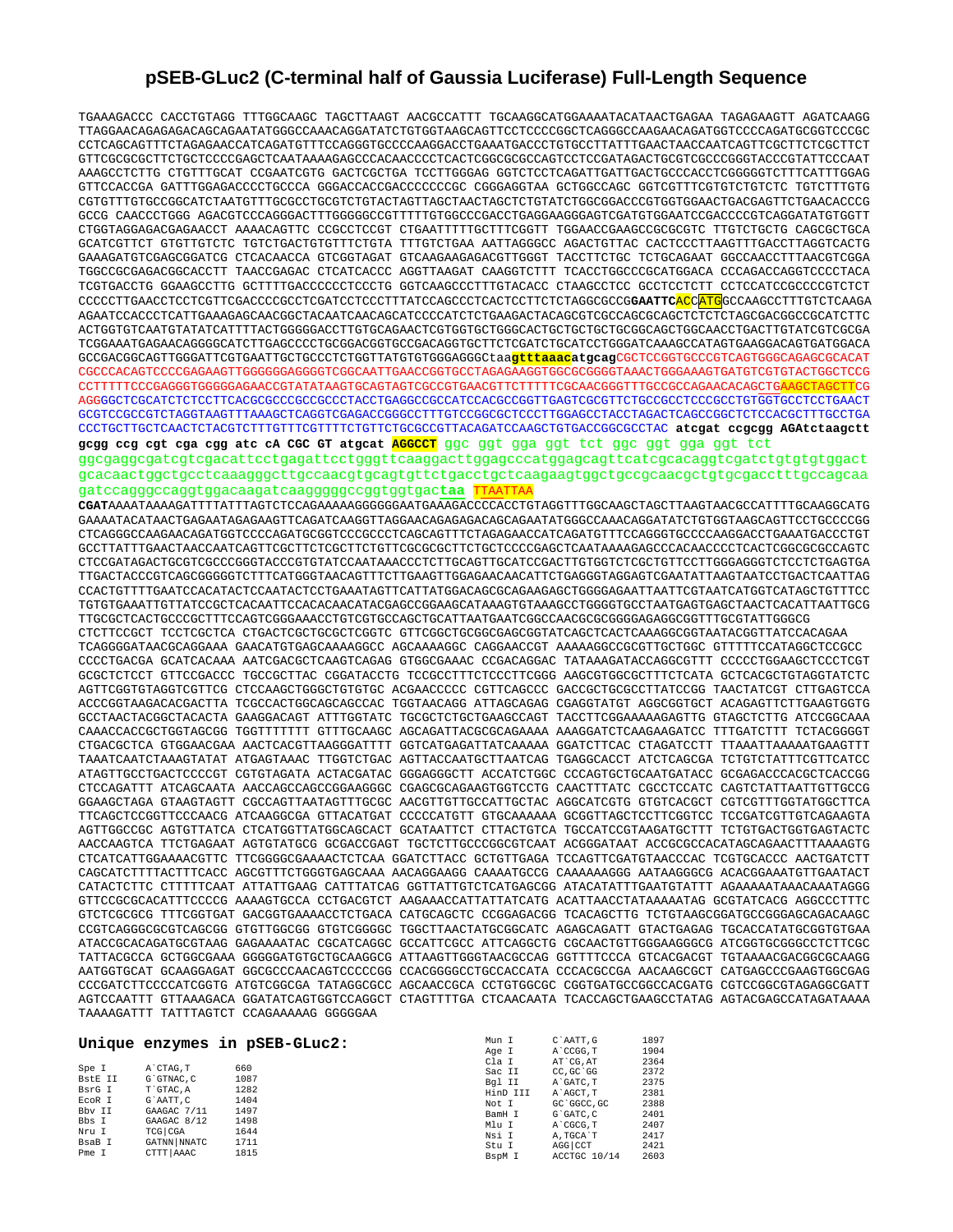| Pac I<br>Sca I<br>Nde I           | TTA, AT`TAA<br>AGT ACT<br>CA`TA, TG |              | 2693<br>5138<br>5829 |                   |                                                 | BsaH I            | (9)        | 742<br>5577<br>6199 | 1398<br>5881 | 2355<br>6064 | 5195<br>6178 |
|-----------------------------------|-------------------------------------|--------------|----------------------|-------------------|-------------------------------------------------|-------------------|------------|---------------------|--------------|--------------|--------------|
| Sph I<br>Number of enzymes = 25   | $G$ , CAT $G$ $C$                   |              | 6053                 |                   |                                                 | BsaJ I            | (36)       | 161<br>461          | 240<br>497   | 250<br>546   | 397<br>547   |
|                                   |                                     |              |                      |                   |                                                 |                   |            | 694<br>747          | 733<br>1167  | 734          | 746<br>1245  |
|                                   |                                     |              |                      |                   | The following enzymes do not cut in pSEB-GLuc2: |                   |            | 1265                | 1266         | 1236<br>1411 | 1716         |
|                                   |                                     |              |                      |                   |                                                 |                   |            | 1974                | 2238         | 2369         | 2485         |
| Apa I<br>BsiC I                   | Avr II<br>BsiW I                    |              | Bcl I<br>Bsm I       | Blp I<br>Bsp120 I | BsaA I<br>Bsp1286 I                             |                   |            | 2507                | 2646         | 2903         | 2982         |
| BspM II                           | Bst1107 I                           |              | BstB I               | BstX I            | Dra III                                         |                   |            | 2992                | 3139         | 3202         | 3504         |
| Eco72 I                           | Esp I                               |              | Fse I                | Hpa I             | PaeR7 I                                         | BsaW I            | (5)        | 3925<br>1829        | 5999<br>1904 | 6077<br>3971 | 6083<br>4118 |
| PflM I                            | Pml I                               |              | Rsr II               | Sfi I             | SnaB I                                          |                   |            | 4949                |              |              |              |
| Spl I                             | Srf I                               |              | Xca I                | Xcm I             | Xho I                                           | BseR I            | (4)        | 464                 | 1293         | 1332         | 3205         |
|                                   |                                     |              |                      |                   |                                                 | Bsg I             | (4)        | 1600                | 2022         | 2532         | 2602         |
| pSEB-GLuc2: sites sorted by name: |                                     |              |                      |                   |                                                 | BsiE I            | (11)       | 592<br>2391         | 727<br>2465  | 1532<br>3681 | 1648<br>4105 |
| Aat II                            | (2)                                 | 745          | 5580                 |                   |                                                 |                   |            | 5028                | 5177         | 5924         |              |
| Acc I                             | (2)                                 | 2396         | 2468                 |                   |                                                 | BsiHKA I          | (6)        | 338                 | 3080         | 4083         | 5244         |
| Acc65 I                           | (2)                                 | 401<br>197   | 3143<br>203          |                   | 588                                             |                   |            | 5329<br>107         | 5826<br>475  |              | 609          |
| Aci I                             | (71)                                | 688          | 727                  | 566<br>860        | 901                                             | BsmA I            | (22)       | 734                 | 832          | 531<br>949   | 1073         |
|                                   |                                     | 1042         | 1133                 | 1199              | 1298                                            |                   |            | 1132                | 1150         | 1328         | 1431         |
|                                   |                                     | 1317         | 1355                 | 1532              | 1614                                            |                   |            | 2208                | 2725         | 2848         | 3195         |
|                                   |                                     | 1681<br>2099 | 1926<br>2102         | 1963<br>2117      | 2043<br>2148                                    |                   |            | 3216<br>5691        | 4720<br>6363 | 5494         | 5647         |
|                                   |                                     | 2155         | 2182                 | 2369              | 2371                                            | BsmB I            | (7)        | 733                 | 831          | 1072         | 1131         |
|                                   |                                     | 2387         | 2391                 | 2426              | 2441                                            |                   |            | 1329                | 5648         | 5690         |              |
|                                   |                                     | 2614         | 2939                 | 2945              | 3241                                            | BsmF I            | (11)       | 172                 | 185          | 564          | 729          |
|                                   |                                     | 3455<br>3648 | 3558<br>3691         | 3614<br>3698      | 3624<br>3719                                    |                   |            | 764<br>2914         | 1205<br>2927 | 1585<br>6059 | 1853         |
|                                   |                                     | 3810         | 3838                 | 3965              | 3984                                            | BsoF I            | (44)       | 727                 | 901          | 917          | 920          |
|                                   |                                     | 4105         | 4215                 | 4350              | 4359                                            |                   |            | 925                 | 928          | 1133         | 1513         |
|                                   |                                     | 4721         | 4812                 | 5003              | 5049                                            |                   |            | 1532                | 1606         | 1609         | 1612         |
|                                   |                                     | 5170<br>5499 | 5214<br>5546         | 5291<br>5720      | 5400<br>5759                                    |                   |            | 1615<br>2043        | 1618<br>2102 | 1782<br>2117 | 1823<br>2148 |
|                                   |                                     | 5769         | 5795                 | 5833              | 5846                                            |                   |            | 2388                | 2391         | 2559         | 2611         |
|                                   |                                     | 5872         | 5929                 | 6188              |                                                 |                   |            | 2614                | 3590         | 3671         | 3689         |
| Afl II                            | (3)                                 | 35           | 1006                 | 2775              |                                                 |                   |            | 3692                | 3810         | 3965         | 4108         |
| Afl III<br>Age I                  | (2)<br>(1)                          | 2407<br>1904 | 3765                 |                   |                                                 |                   |            | 4173<br>5049        | 4176<br>5076 | 4382<br>5171 | 4710<br>5400 |
| Aha II                            | (9)                                 | 742          | 1398                 | 2355              | 5195                                            |                   |            | 5687                | 5796         | 5900         | 5973         |
|                                   |                                     | 5577         | 5881                 | 6064              | 6178                                            | BspH I            | (4)        | 4485                | 5493         | 5598         | 6122         |
|                                   |                                     | 6199         |                      |                   |                                                 | BspM I            | (1)        | 2603                |              |              |              |
| Ahd I<br>Alu I                    | (4)<br>(33)                         | 1020<br>30   | 3188<br>34           | 3234<br>336       | 4658<br>580                                     | Bsr I             | (19)       | 374<br>1570         | 1030<br>1939 | 1058<br>1960 | 1546<br>2558 |
|                                   |                                     | 668          | 676                  | 1515              | 1620                                            |                   |            | 3116                | 3566         | 4172         | 4185         |
|                                   |                                     | 2056         | 2062                 | 2066              | 2204                                            |                   |            | 4299                | 4705         | 4823         | 4866         |
|                                   |                                     | 2345<br>3078 | 2383<br>3397         | 2770<br>3430      | 2774<br>3525                                    | BsrB I            | (4)        | 5133<br>1042        | 5305<br>3457 | 6011<br>3698 | 5499         |
|                                   |                                     | 3589         | 3707                 | 3933              | 4023                                            | BsrD I            | (2)        | 4719                | 4893         |              |              |
|                                   |                                     | 4069         | 4326                 | 4847              | 4947                                            | BsrG I            | (1)        | 1282                |              |              |              |
|                                   |                                     | 5010         | 5689                 | 5708              | 5953                                            | BssH II           | (4)        | 317                 | 368          | 3059         | 3110         |
| Alw I                             | (17)                                | 6309<br>453  | 1051                 | 1357              | 1727                                            | BssS I<br>BstE II | (4)<br>(1) | 1587<br>1087        | 3938         | 5322         | 5629         |
|                                   |                                     | 2333         | 2361                 | 2397              | 2408                                            | BstN I            | (21)       | 241                 | 548          | 735          | 748          |
|                                   |                                     | 2638         | 4327                 | 4413              | 4413                                            |                   |            | 1169                | 1194         | 1217         | 1237         |
|                                   |                                     | 4510         | 4511                 | 4975              | 5290                                            |                   |            | 1267                | 1717         | 2423         | 2486         |
| AlwN I                            | (2)                                 | 5296<br>2899 | 4181                 |                   |                                                 |                   |            | 2647<br>3793        | 2653<br>3914 | 2983<br>3927 | 3505<br>6000 |
| ApaL I                            | (3)                                 | 4079         | 5325                 | 5822              |                                                 |                   |            | 6277                |              |              |              |
| Apo I                             | (2)                                 | 872          | 1404                 |                   |                                                 | BstU I            | (26)       | 317                 | 319          | 370          | 903          |
| Asc I                             | (2)                                 | 368          | 3110                 |                   | 3595                                            |                   |            | 905<br>2095         | 1135         | 1644         | 1926         |
| Ase I                             | (5)                                 | 2689<br>4830 | 3408                 | 3536              |                                                 |                   |            | 2409                | 2140<br>3059 | 2371<br>3061 | 2393<br>3112 |
| Asp718                            | (2)                                 | 401          | 3143                 |                   |                                                 |                   |            | 3612                | 3614         | 3812         | 4393         |
| Ava I                             | (7)                                 | 331          | 397                  | 498               | 1871                                            |                   |            | 4723                | 5216         | 5548         | 5648         |
| Ava II                            | (13)                                | 1973<br>186  | 3073<br>199          | 3139<br>254       | 551                                             | BstY I            | (10)       | 5650<br>2337        | 5753<br>2375 | 2401         | 2642         |
|                                   |                                     | 690          | 1219                 | 1572              | 2928                                            |                   |            | 4406                | 4417         | 4503         | 4515         |
|                                   |                                     | 2941         | 2996                 | 4796              | 5018                                            |                   |            | 5283                | 5300         |              |              |
|                                   |                                     | 6273         |                      |                   |                                                 | Bsu36 I           | (3)        | 781                 | 1018         | 2111         |              |
| BamH I<br>Ban I                   | (1)<br>$(17)$ 244                   | 2401         | 401                  | 1142              | 1397                                            | Cac8 I            | (39)       | 28<br>582           | 32<br>586    | 319<br>631   | 370<br>650   |
|                                   |                                     | 1687         | 1832                 | 1907              | 2163                                            |                   |            | 1199                | 1508         | 1622         | 2064         |
|                                   |                                     | 2354         | 2986                 | 3143              | 3509                                            |                   |            | 2078                | 2099         | 2262         | 2290         |
|                                   |                                     | 4606         | 5880                 | 6063              | 6177                                            |                   |            | 2385                | 2573         | 2637         | 2768         |
| Ban II                            | (9)                                 | 6198<br>338  | 351                  | 1677              | 2078                                            |                   |            | 2772<br>3587        | 3061<br>3696 | 3112<br>3782 | 3558<br>3819 |
|                                   |                                     | 2507         | 3080                 | 3093              | 6130                                            |                   |            | 4379                | 4770         | 5783         | 5931         |
|                                   |                                     | 6144         |                      |                   |                                                 |                   |            | 5951                | 5955         | 6051         | 6092         |
| Bbe I                             | (6)                                 | 1401         | 2358                 | 5884              | 6067                                            | Cfr10 I           |            | 6140                | 6182         | 6212         |              |
| Bbs I                             | (1)                                 | 6181<br>1498 | 6202                 |                   |                                                 |                   | (9)        | 629<br>2351         | 1904<br>2674 | 2128<br>4738 | 2260<br>6201 |
| Bbv I                             | $(10)$ 931                          |              | 939                  | 1524              | 1629                                            |                   |            | 6210                |              |              |              |
|                                   |                                     | 1834         | 4184                 | 4187              | 4393                                            | Cla I             | (1)        | 2364                |              |              |              |
| Bbv II                            | (1)                                 | 5087<br>1497 | 5698                 |                   |                                                 | Csp6 I            | (8)        | 402<br>3144         | 658<br>5137  | 1283<br>5813 | 1954<br>6324 |
| Bcn I                             | (15) 164                            |              | 399                  | 400               | 571                                             | Dde I             | (24)       | 75                  | 167          | 208          | 476          |
|                                   |                                     | 724          | 2219                 | 2906              | 3141                                            |                   |            | 781                 | 1018         | 1290         | 1808         |
|                                   |                                     | 3142         | 4146                 | 4842              | 5193                                            |                   |            | 2111                | 2205         | 2256         | 2379         |
| Bfa I                             |                                     | 5694<br>31   | 5729<br>219          | 6080<br>661       | 673                                             |                   |            | 2477<br>3219        | 2815<br>3290 | 2909<br>4040 | 2950<br>4449 |
|                                   | (16)                                | 1394         | 1522                 | 1912              | 2063                                            |                   |            | 4615                | 5155         | 5581         | 5816         |
|                                   |                                     | 2189         | 2251                 | 2771              | 2961                                            | Dpn I             | (32)       | 94                  | 459          | 1046         | 1178         |
|                                   |                                     | 4260         | 4513                 | 4848              | 6283                                            |                   |            | 1363                | 1647         | 1708         | 1722         |
| Bgl I<br>Bgl II                   | (2)<br>(1)                          | 4778<br>2375 | 5896                 |                   |                                                 |                   |            | 2339<br>2464        | 2367<br>2534 | 2377<br>2644 | 2403<br>2665 |
| Bpm I                             | (3)                                 | 2708         | 4728                 | 6346              |                                                 |                   |            | 2835                | 4333         | 4408         | 4419         |
| Bsa I                             | (7)                                 | 476          | 530                  | 1149              | 2207                                            |                   |            | 4427                | 4505         | 4517         | 4622         |
|                                   |                                     | 3196         | 3217                 | 4719              |                                                 |                   |            | 4963                | 4981         | 5027         | 5285         |
| BsaB I                            | (1)                                 | 1711         |                      |                   |                                                 |                   |            | 5302                | 5338         | 5923         | 6147         |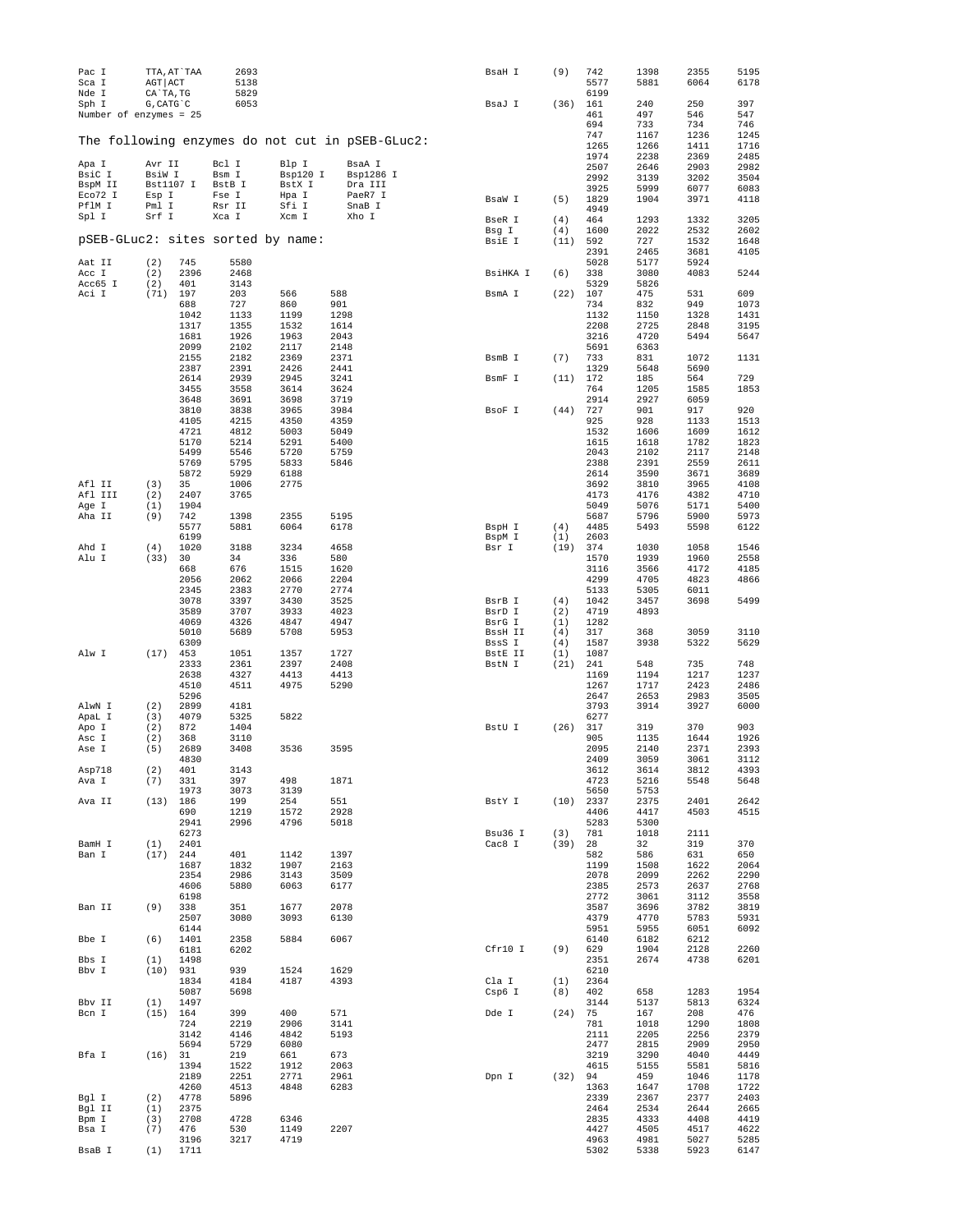| DpnII               | (32)        | 92           | 457          | 1044         | 1176         |                |             | 4284         | 4393         | 4786         | 4879         |
|---------------------|-------------|--------------|--------------|--------------|--------------|----------------|-------------|--------------|--------------|--------------|--------------|
|                     |             | 1361         | 1645         | 1706         | 1720         |                |             | 5216         | 5548         | 5648         | 5751         |
|                     |             | 2337         | 2365         | 2375         | 2401         |                |             | 5881         | 5902         | 6035         | 6064         |
|                     |             | 2462<br>2833 | 2532<br>4331 | 2642<br>4406 | 2663<br>4417 |                | (32)        | 6118         | 6178<br>398  | 6199<br>569  | 630          |
|                     |             | 4425         | 4503         | 4515         | 4620         | Hpa II         |             | 163<br>723   | 1401         | 1830         | 1905         |
|                     |             | 4961         | 4979         | 5025         | 5283         |                |             | 2129         | 2217         | 2229         | 2261         |
|                     |             | 5300         | 5336         | 5921         | 6145         |                |             | 2352         | 2675         | 2905         | 3140         |
| Dra I               | (5)         | 1815         | 2200         | 4524         | 4543         |                |             | 3483         | 3972         | 4119         | 4145         |
|                     |             | 5235         |              |              |              |                |             | 4335         | 4739         | 4773         | 4840         |
| Drd I               | (3)         | 1500         | 3873         | 5742         |              |                |             | 4950         | 5192         | 5693         | 5727         |
| Dsa I               | (5)         | 694          | 1411         | 2369         | 2507         |                |             | 6079         | 6202         | 6211         | 6226         |
|                     |             | 6083         |              |              |              | Hph I          | (14)        | 1157         | 1183         | 1401         | 2691         |
| Eae I               | (11)        | 582          | 724          | 1109         | 1130         |                |             | 4502         | 4729         | 5143         | 5351         |
|                     |             | 1414         | 1529         | 2388         | 3604         |                |             | 5384         | 5668         | 5677         | 6170         |
|                     |             | 5046         | 6080         | 6212         |              | Kas I          |             | 6215         | 6296         |              |              |
| Eag I<br>Ear I      | (3)<br>(6)  | 724<br>1070  | 1529<br>1311 | 2388<br>3387 | 3649         |                | (6)         | 1397<br>6177 | 2354<br>6198 | 5880         | 6063         |
|                     |             | 5453         | 5941         |              |              | Kpn I          | (2)         | 405          | 3147         |              |              |
| Eco47 III           | (3)         | 923          | 1826         | 6119         |              | Mae I          | (16)        | 31           | 219          | 661          | 673          |
| Eco57 I             | (5)         | 1509         | 2077         | 4312         | 5326         |                |             | 1394         | 1522         | 1912         | 2063         |
|                     |             | 6330         |              |              |              |                |             | 2189         | 2251         | 2771         | 2961         |
| ECON I              | (4)         | 784          | 1392         | 1915         | 2110         |                |             | 4260         | 4513         | 4848         | 6283         |
| Eco0109 I           | (6)         | 254          | 1219         | 1572         | 2996         | Mae II         | $(11)$ 742  |              | 1081         | 1122         | 2019         |
|                     |             | 5634         | 6088         |              |              |                |             | 2302         | 2579         | 4468         | 4884         |
| ECOR I              | (1)         | 1404         |              |              |              |                |             | 5257         | 5577         | 6019         |              |
| ECOR II             | (21)        | 239          | 546          | 733          | 746          | Mae III        | (21)        | 39           | 994          | 1022         | 1087         |
|                     |             | 1167         | 1192         | 1215         | 1235         |                |             | 1231         | 2331         | 2347         | 2680         |
|                     |             | 1265         | 1715         | 2421         | 2484         |                |             | 2779         | 3257         | 4121         | 4184         |
|                     |             | 2645         | 2651         | 2981         | 3503         |                |             | 4300         | 4583         | 4914         | 4972         |
|                     |             | 3791<br>6275 | 3912         | 3925         | 5998         |                |             | 5125<br>6012 | 5313         | 5701         | 5992         |
| ECOR V              | (3)         | 140          | 2881         | 6266         |              | Mbo I          | (32)        | 92           | 457          | 1044         | 1176         |
| Ehe I               | (6)         | 1399         | 2356         | 5882         | 6065         |                |             | 1361         | 1645         | 1706         | 1720         |
|                     |             | 6179         | 6200         |              |              |                |             | 2337         | 2365         | 2375         | 2401         |
| Fnu4H I             | (44)        | 727          | 901          | 917          | 920          |                |             | 2462         | 2532         | 2642         | 2663         |
|                     |             | 925          | 928          | 1133         | 1513         |                |             | 2833         | 4331         | 4406         | 4417         |
|                     |             | 1532         | 1606         | 1609         | 1612         |                |             | 4425         | 4503         | 4515         | 4620         |
|                     |             | 1615         | 1618         | 1782         | 1823         |                |             | 4961         | 4979         | 5025         | 5283         |
|                     |             | 2043         | 2102         | 2117         | 2148         |                |             | 5300         | 5336         | 5921         | 6145         |
|                     |             | 2388         | 2391         | 2559         | 2611         | Mbo II         | (14)        | 1086         | 1299         | 1445         | 1502         |
|                     |             | 2614         | 3590         | 3671         | 3689         |                |             | 1530         | 3403         | 3637         | 4426         |
|                     |             | 3692         | 3810         | 3965         | 4108         |                |             | 4499         | 5254         | 5332         | 5441         |
|                     |             | 4173         | 4176         | 4382         | 4710         |                |             | 5929         | 6141         |              |              |
|                     |             | 5049         | 5076         | 5171         | 5400         | Mlu I          | (1)         | 2407         |              |              | 3256         |
| Fok I               | (12)        | 5687<br>423  | 5796<br>1140 | 5900<br>1300 | 5973<br>1464 | Mme I          | (6)         | 829<br>3979  | 1106<br>4163 | 3204         |              |
|                     |             | 1699         | 2107         | 3164         | 4624         | Mnl I          | (56)        | 167          | 216          | 368          | 387          |
|                     |             | 4805         | 5092         | 5735         | 5979         |                |             | 432          | 460          | 484          | 506          |
| Fsp I               | (2)         | 4880         | 5903         |              |              |                |             | 510          | 566          | 776          | 872          |
| Gdi II              | (11)        | 723          | 725          | 1129         | 1528         |                |             | 1168         | 1271         | 1304         | 1310         |
|                     |             | 1530         | 2387         | 2389         | 3605         |                |             | 1313         | 1319         | 1349         | 1352         |
|                     |             | 5045         | 6081         | 6213         |              |                |             | 1367         | 1374         | 1390         | 1454         |
| Gsu I               | (3)         | 2709         | 4729         | 6347         |              |                |             | 1795         | 1796         | 1880         | 1969         |
| Hae I               | (7)         | 584          | 1111         | 1416         | 2421         |                |             | 2064         | 2106         | 2160         | 2176         |
|                     |             | 3780         | 3791         | 4243         |              |                |             | 2425         | 2440         | 2451         | 2571         |
| Hae II              | (12)        | 925          | 1401         | 1828         | 2235         |                |             | 2958         | 3110         | 3129         | 3174         |
|                     |             | 2358         | 3643         | 4013         | 5884         |                |             | 3201         | 3225         | 3285         | 3614         |
|                     |             | 6067         | 6121         | 6181         | 6202         |                |             | 3663         | 3873         | 3946         | 4197         |
| Hae III             | (33)        | 129          | 173          | 584          | 726          |                |             | 4597         | 4678         | 4824         | 5030         |
|                     |             | 762          | 774          | 987          | 1111         |                |             | 5625         | 5683         | 5943<br>1416 | 6227         |
|                     |             | 1132<br>2116 | 1197<br>2221 | 1416<br>2390 | 1531<br>2421 | Msc I<br>Mse I | (3)<br>(26) | 584<br>36    | 1111<br>1007 | 1119         | 1149         |
|                     |             | 2651         | 2674         | 2870         | 2915         |                |             | 1173         | 1814         | 2199         | 2689         |
|                     |             | 3606         | 3780         | 3791         | 3809         |                |             | 2693         | 2776         | 3310         | 3408         |
|                     |             | 4243         | 4701         | 4781         | 5048         |                |             | 3536         | 3595         | 4471         | 4523         |
|                     |             | 5635         | 5933         | 6082         | 6090         |                |             | 4528         | 4542         | 4595         | 4830         |
|                     |             | 6214         |              |              |              |                |             | 4869         | 5234         | 5606         | 5787         |
| Hga I               | (12) 381    |              | 642          | 895          | 1491         |                |             | 5984         | 6254         |              |              |
|                     |             | 2168         | 2383         | 3123         | 3875         | Msl I          | (2)         | 4910         | 5069         |              |              |
|                     |             | 4453         | 5185         | 5743         | 6212         | Msp I          | (32)        | 163          | 398          | 569          | 630          |
| HgiA I              | (6)         | 338          | 3080         | 4083         | 5244         |                |             | 723          | 1401         | 1830         | 1905         |
| HgiE II             | (2)         | 5329<br>4344 | 5826<br>5824 |              |              |                |             | 2129<br>2352 | 2217<br>2675 | 2229<br>2905 | 2261<br>3140 |
| Hha I               | (43)        | 319          | 321          | 370          | 372          |                |             | 3483         | 3972         | 4119         | 4145         |
|                     |             | 648          | 905          | 924          | 1400         |                |             | 4335         | 4739         | 4773         | 4840         |
|                     |             | 1512         | 1827         | 1854         | 1926         |                |             | 4950         | 5192         | 5693         | 5727         |
|                     |             | 2097         | 2234         | 2329         | 2357         |                |             | 6079         | 6202         | 6211         | 6226         |
|                     |             | 3061         | 3063         | 3112         | 3114         | MspA1 I        | (12)        | 588          | 1620         | 2056         | 2371         |
|                     |             | 3389         | 3549         | 3614         | 3642         |                |             | 3241         | 3589         | 4107         | 4352         |
|                     |             | 3675         | 3945         | 4012         | 4112         |                |             | 5293         | 5759         | 5953         | 6309         |
|                     |             | 4286         | 4395         | 4788         | 4881         | Mun I          | (1)         | 1897         |              |              |              |
|                     |             | 5218         | 5550         | 5650         | 5753         | Nae I          | (3)         | 631          | 2262         | 6212         |              |
|                     |             | 5883         | 5904         | 6037         | 6066         | Nar I          | (6)         | 1398         | 2355         | 5881         | 6064         |
|                     |             | 6120         | 6180         | 6201         |              |                |             | 6178         | 6199         |              |              |
| HinC II             | (2)         | 2397         | 2469         |              |              | Nci I          | (15)        | 163          | 398          | 399          | 570          |
| Hind II<br>HinD III | (2)         | 2397         | 2469         |              |              |                |             | 723<br>3141  | 2218<br>4145 | 2905<br>4841 | 3140<br>5192 |
| Hinf I              | (1)<br>(18) | 2381<br>442  | 450          | 791          | 802          |                |             | 5693         | 5728         | 6079         |              |
|                     |             | 1437         | 1769         | 2135         | 2254         | Nco I          | (2)         | 1411         | 2507         |              |              |
|                     |             | 2481         | 3300         | 3322         | 3343         | Nde I          | (1)         | 5829         |              |              |              |
|                     |             | 3600         | 3665         | 3740         | 4136         | NgoM I         | (3)         | 629          | 2260         | 6210         |              |
|                     |             | 4653         | 6291         |              |              | Nhe I          | (3)         | 30           | 2062         | 2770         |              |
| HinI I              | (9)         | 742          | 1398         | 2355         | 5195         | Nla III        | (19)        | 62           | 1205         | 1415         | 1822         |
|                     |             | 5577         | 5881         | 6064         | 6178         |                |             | 2511         | 2802         | 3256         | 3423         |
|                     |             | 6199         |              |              |              |                |             | 3769         | 4489         | 4980         | 4990         |
| HinP I              | (43)        | 317          | 319          | 368          | 370          |                |             | 5068         | 5104         | 5497         | 5602         |
|                     |             | 646          | 903          | 922          | 1398         |                |             | 5686         | 6053         | 6126         |              |
|                     |             | 1510         | 1825         | 1852         | 1924         | Nla IV         | $(40)$ 188  |              | 201          | 246          | 403          |
|                     |             | 2095         | 2232         | 2327         | 2355         |                |             | 521          | 552          | 692          | 761          |
|                     |             | 3059         | 3061         | 3110         | 3112         |                |             | 893          | 1144         | 1221         | 1399         |
|                     |             | 3387         | 3547         | 3612         | 3640         |                |             | 1573         | 1689         | 1834         | 1909         |
|                     |             | 3673         | 3943         | 4010         | 4110         |                |             | 1961         | 2165         | 2244         | 2356         |